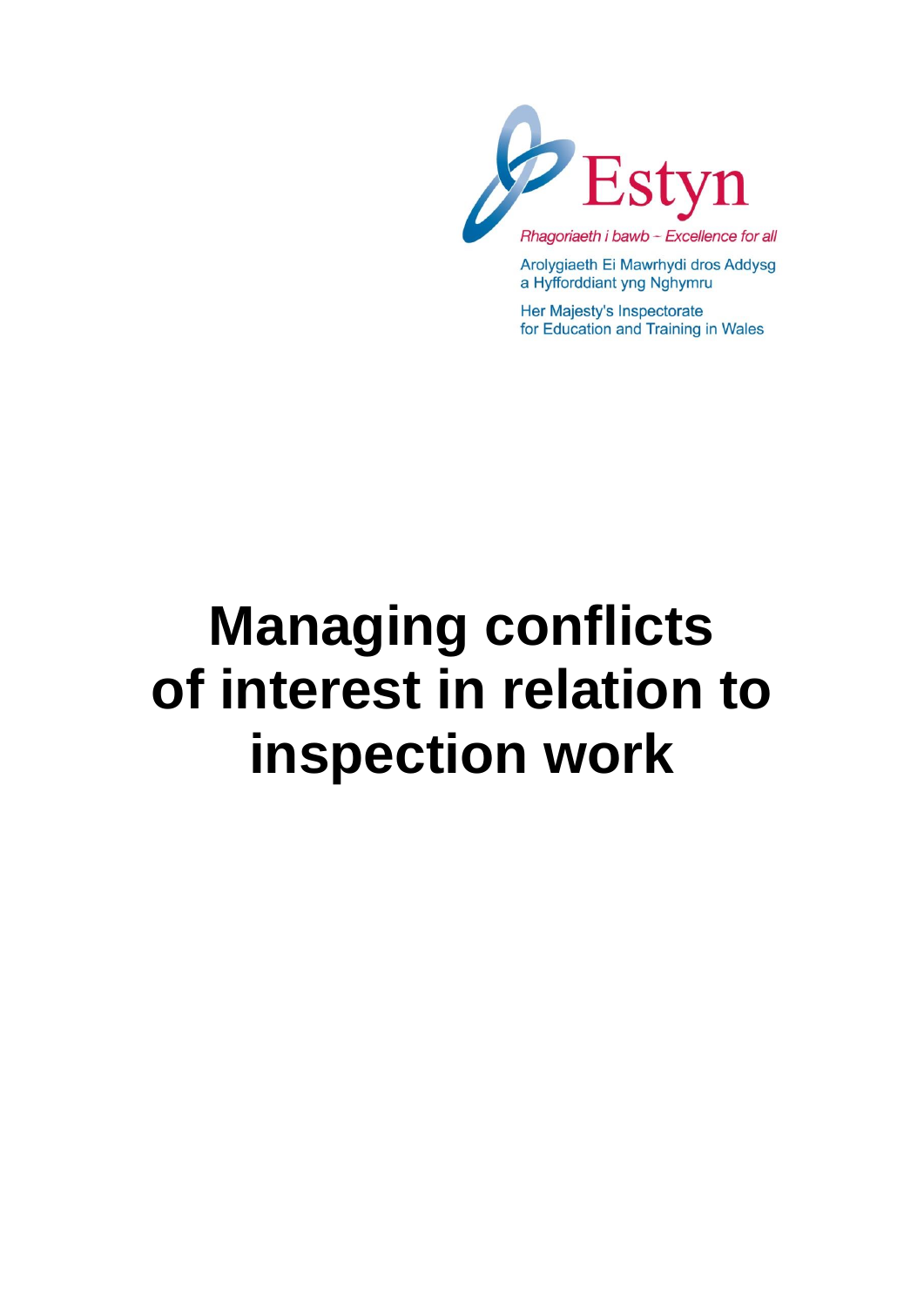### **Contents**

|    | 1. Introduction                                                                        | 1            |
|----|----------------------------------------------------------------------------------------|--------------|
|    | Why manage conflicts of interest?                                                      |              |
|    | 2. To whom does this policy apply?                                                     | 1            |
| 3. | Rules which preclude deployment on inspection due to potential<br>conflict of interest | 1            |
|    | 4. Inspectors responsibility to declare potential conflict of interest                 | $2^{\circ}$  |
|    | When should inspectors declare a conflict of interest?                                 |              |
| 5. | <b>Responsibility of providers</b>                                                     | $\mathbf{2}$ |
|    | When should a provider express concerns about a potential conflict of<br>interest?     |              |
| 6. | <b>Checks Estyn undertakes prior to deployment</b>                                     | 3            |

## **Annex 1 – Register of Interest form**

| Version<br>control | Date                 | Author              | Comments                  |
|--------------------|----------------------|---------------------|---------------------------|
| $\sqrt{1}$         | October 2012 (draft) | <b>Phil Sweeney</b> | To be reviewed in<br>2015 |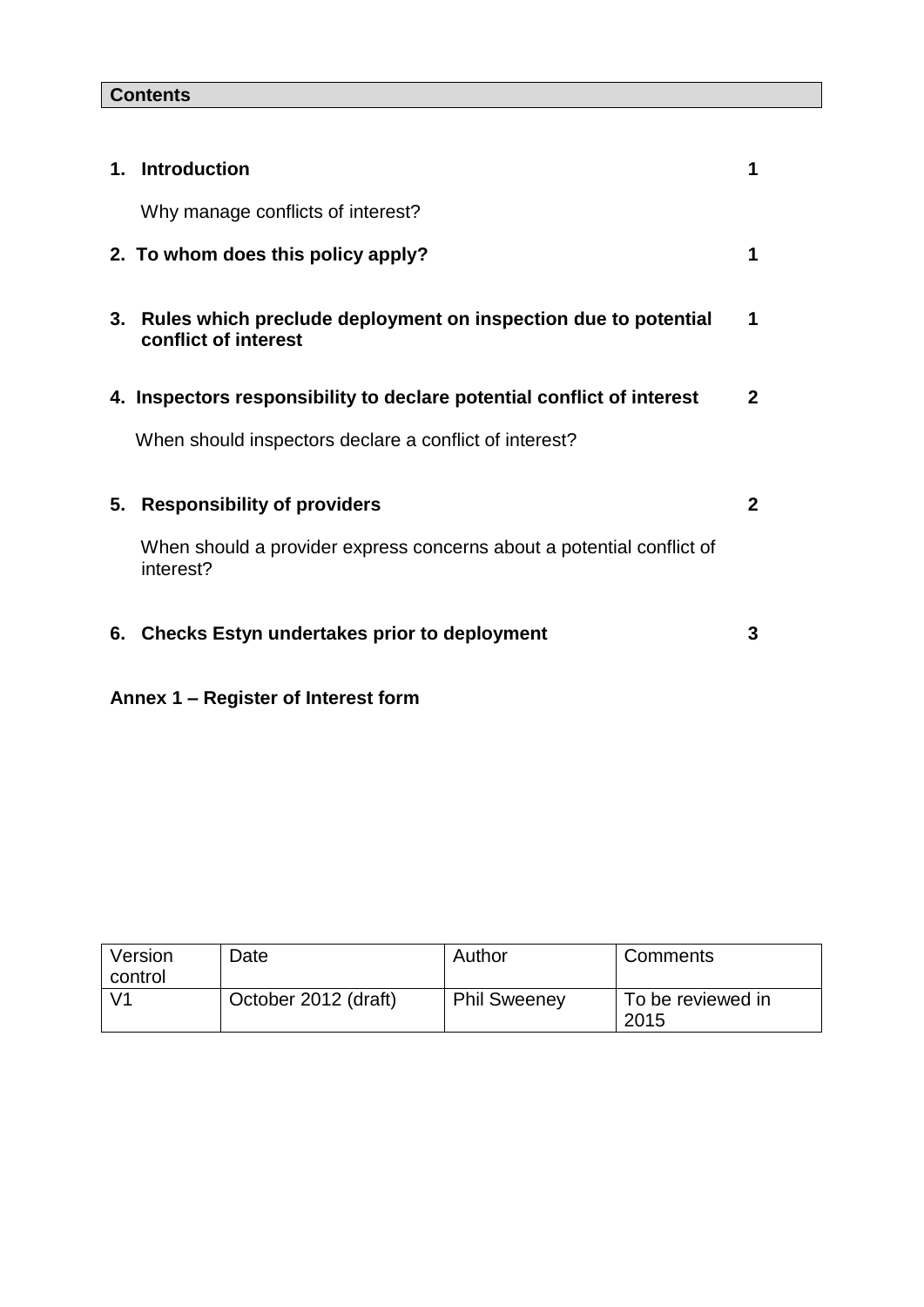#### **1. Introduction**

#### **Why manage conflicts of interest?**

Identifying and resolving conflict of interest situations is crucial to good governance and maintaining trust in the integrity of Estyn inspections. For an inspector, having an 'apparent conflict of interest' can be as serious as having an actual conflict, because of the potential for doubt to arise about the inspector's integrity.

This policy sets out how Estyn will manage conflicts of interest and minimise the risk of the perception of partiality in relation to inspection work.

#### **2. To whom does this policy apply?**

This policy applies to all inspectors who undertake inspection work for Estyn, including:

- $\triangleright$  Her Majesty's Inspectors (HMI);
- $\triangleright$  Additional Inspectors seconded to Estyn;
- $\triangleright$  Peer Inspectors (PIs);
- $\triangleright$  System Leader Inspectors (SLIs); and
- ▶ Contracted Additional Inspectors (CAIs), including:
	- o Team Inspectors;
	- o Registered Inspectors; and
	- o Lay Inspectors.

#### **3. Rules which preclude deployment on inspection due to potential conflict of interest**

|              | Inspectors will be precluded automatically from being<br>deployed to an inspection of any provider where:                                                                                                                           | Applies to:    |
|--------------|-------------------------------------------------------------------------------------------------------------------------------------------------------------------------------------------------------------------------------------|----------------|
| a)           | the inspector, or a family member, is currently employed or<br>has previously worked for the provider (including working in<br>a consultancy/advisory role, e.g. under a contract for<br>services) within the previous three years; | All inspectors |
| b)           | the provider to be inspected is within the same local<br>education authority as a provider identified in a) or e);                                                                                                                  | All inspectors |
| $\mathsf{C}$ | the provider to be inspected is within the same education<br>consortium as a provider identified in a) above;                                                                                                                       | SLIs, only     |
| d)           | the provider to be inspected is within the same Work Based<br>Learning (WBL) consortium as a provider identified in<br>$a)$ or $e)$ ;                                                                                               | All inspectors |
| e)           | a family member currently has, or has within the previous<br>three years, a social or professional involvement in the<br>affairs of the provider, e.g. is or has been a pupil/student,<br>governor, advisor or contractor; and      | All inspectors |
| f)           | the inspector or a family member has any other interest in or<br>dealing with the provider which may indicate an actual or<br>perceived conflict of interest.                                                                       | All inspectors |

**Note: 'Family member' is defined as parent, spouse (including partner) and/or child.**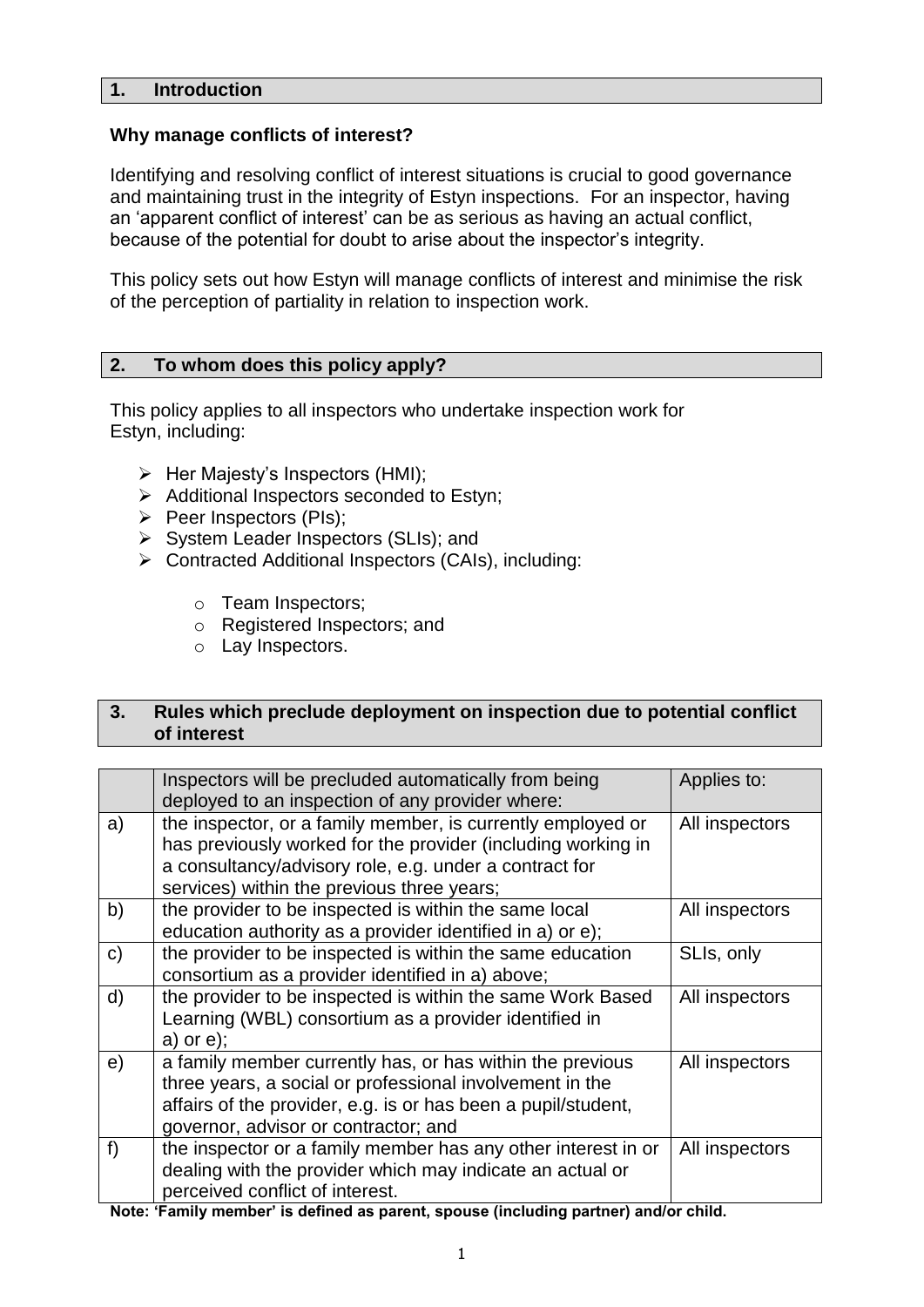#### **4. Inspectors responsibility to declare potential conflict of interest**

All Estyn inspectors are required to complete a Register of Interest Form (ROIF) prior to deployment on inspection (see Annex 1).

HMI and Additional Inspectors seconded to Estyn are be required to complete an ROIF upon employment/engagement by Estyn and are also be required to update the form at least annually.

Peer Inspectors (PIs) and System Leader Inspectors (SLIs) will be required to complete an ROIF following successful completion of Estyn's PI/SLI training programme and will also be required to provide an update to the form or confirmation of 'no change' prior to deployment to an inspection.

Contracted Additional Inspectors (CAIs) will be required to complete an ROIF when submitting tender bids for inspection contracts. As a condition of acceptance of contract award (when details of the date of an inspection and the provider name are supplied to the contractor) a CAI will be required to confirm that there is no actual or perceived conflict of interest.

#### **When should inspectors declare a conflict of interest?**

Inspectors can provide Estyn with an update of their preclusions and contact/personal details at any time.

When informed of their deployment to an inspection, inspectors should inform Estyn immediately if there is either an actual conflict of interest or the potential for a perceived conflict of interest. All inspectors must use their professional judgement to identify any potential conflict of interest that might not be covered by the above automatic preclusions. For example, an inspector might have left employment with a particular provider more than three years ago but might feel that a longer preclusion period would be more appropriate.

#### **5. Responsibility of providers**

#### **When should a provider express concerns about a potential conflict of interest?**

At the point of the inspection notification by Estyn, providers are asked to review the composition of the inspection team. It is the provider's responsibility to highlight any perceived or actual conflicts of interest as soon as possible and prior to the start of their inspection.

The above responsibility is included in the Inspection Guidance Handbook (under the section 'Expectations of Providers' in Part 1 of the guide).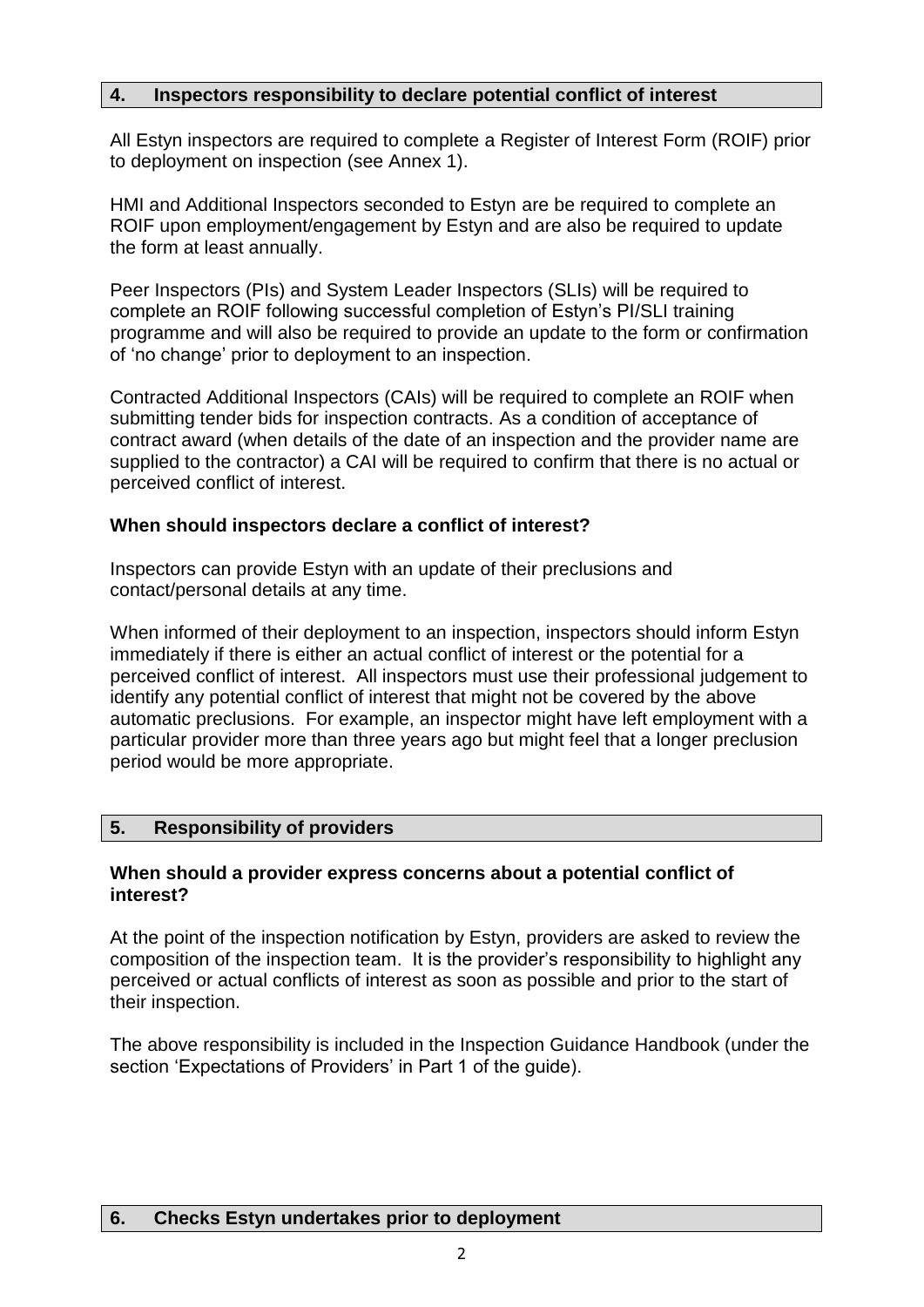Information provided by individual inspectors in ROIFs is stored on Estyn's inspection planning and deployment system (COBAS). The COBAS system has in-built functionality which automatically flags any known conflict of interest, matching the details of provider to be inspected with the preclusion rules listed in section 3 above, and prohibits the inappropriate allocation of an inspector to a particular inspection role.

An Estyn Inspection Co-ordinator (IC) will provide details of the programmed inspection team to a provider during the inspection notification call. Providers are required at this stage to inform Estyn of any concerns they might have regarding conflicts of interest – this may be done either verbally or through a declaration on the initial contact form (ICF) which is sent to them by the IC.

A record of concerns raised by providers and the action taken by Estyn will be maintained by Estyn within a 'Conflict of Interest (Inspections) Log'.